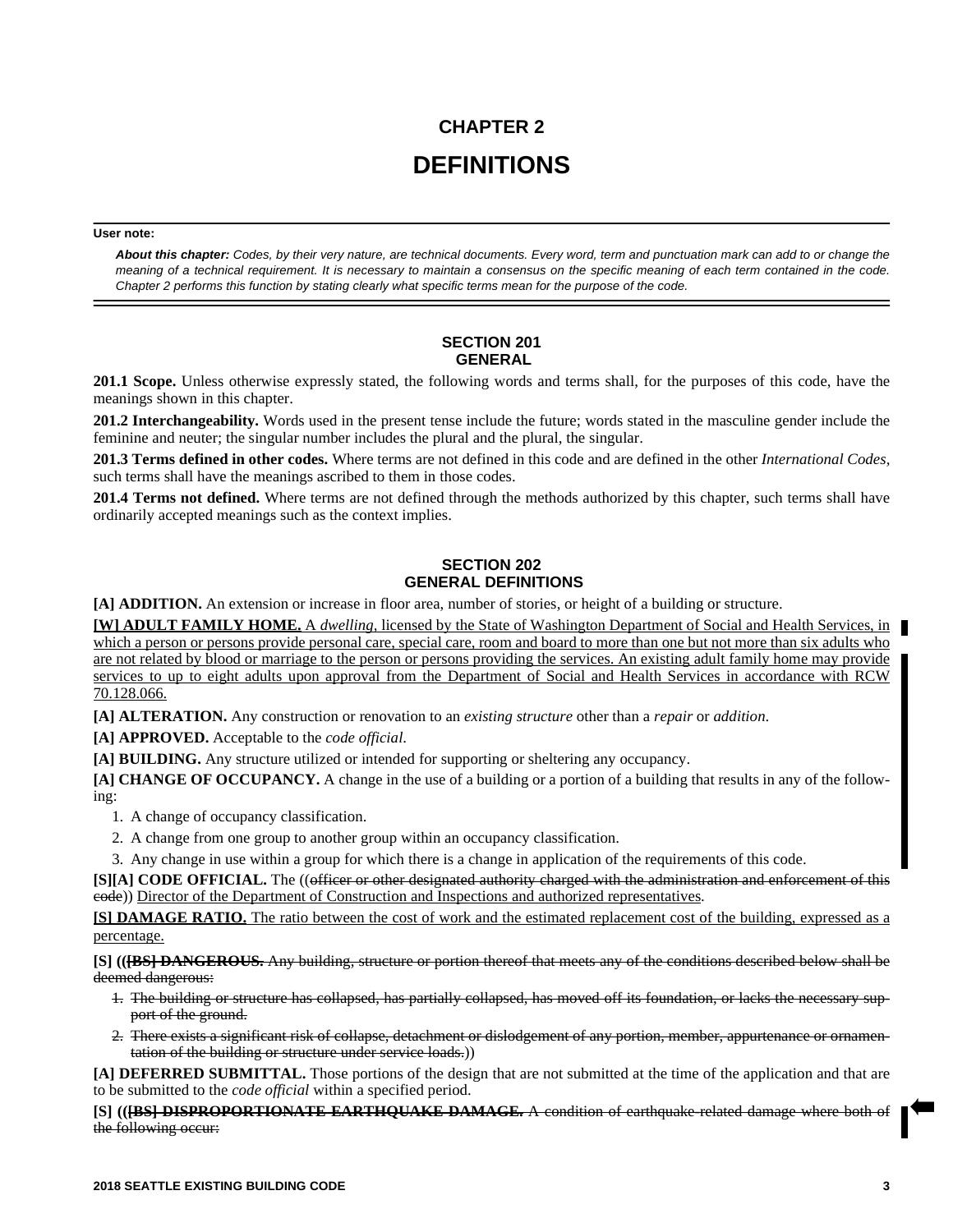- 1. The 0.3-second spectral acceleration at the building site as estimated by the United States Geological Survey for the earthquake in question is less than 40 percent of the mapped acceleration parameter  $\mathrm{S}_{\mathrm{g}}$ .
- 2. The vertical elements of the lateral force-resisting system have suffered damage such that the lateral load-carrying capacity of any story in any horizontal direction has been reduced by more than 10 percent from its predamage condition.))

**EQUIPMENT OR FIXTURE.** Any plumbing, heating, electrical, ventilating, air conditioning, refrigerating, and fire protection equipment, and elevators, dumbwaiters, escalators, boilers, pressure vessels and other mechanical facilities or installations that are related to building services. Equipment or fixture shall not include manufacturing, production, or process equipment, but shall include connections from building service to process equipment.

**[S][A] EXISTING BUILDING, EXISTING STRUCTURE.** A building or structure erected prior to the date of adoption of ((the appropriate)) this code, or one for which a ((legal building permit)) valid Certificate of Occupancy has been issued, or one that has passed a final inspection.

**[S] (([A] EXISTING STRUCTURE.** A structure erected prior to the date of adoption of the appropriate code, or one for which a legal building permit has been issued.))

**[A] FACILITY.** All or any portion of buildings, structures, site improvements, elements and pedestrian or vehicular routes located on a site.

**[BS] FLOOD HAZARD AREA.** The greater of the following two areas:

- 1. The area within a flood plain subject to a 1-percent or greater chance of flooding in any year.
- 2. The area designated as a *flood hazard area* on a community's flood hazard map, or otherwise legally designated.

**[S] (([A] HISTORIC BUILDING.** Any building or structure that is one or more of the following:

- 1. Listed, or certified as eligible for listing, by the State Historic Preservation Officer or the Keeper of the National Register of Historic Places, in the National Register of Historic Places.
- 2. Designated as historic under an applicable state or local law.
- 3. Certified as a contributing resource within a National Register, state designated or locally designated historic district.))

**[S] LANDMARK.** A building or structure that is subject to a requirement to obtain a certificate of approval from the City Landmarks Preservation Board before altering or making significant changes to specific features or characteristics, that has been nominated for designation and the City Landmarks Preservation Board has not issued a determination regarding designation, that has been designated for preservation by the City Landmarks Preservation Board, that has been designated for preservation by the State of Washington, that has been listed or determined eligible to be listed in the National Register of Historic Places, or that is located in a landmark or special review district subject to a requirement to obtain a certificate of approval before making a change to the external appearance of a structure.

**[S] LIFE SAFETY PERFORMANCE LEVEL.** A post-earthquake damage state that includes damage to structural elements, but the building retains a margin against partial or total collapse. Injuries may occur, but the overall risk of life-threatening injury as a result of structural damage is expected to be low.

**[B] NONCOMBUSTIBLE MATERIAL.** A material that, under the conditions anticipated, will not ignite or burn when subjected to fire or heat. Materials that pass ASTM E136 are considered noncombustible materials.

**PRIMARY FUNCTION.** A *primary function* is a major activity for which the facility is intended. Areas that contain a *primary function* include, but are not limited to, the customer services lobby of a bank, the dining area of a cafeteria, the meeting rooms in a conference center, as well as offices and other *work areas* in which the activities of the public accommodation or other private entity using the facility are carried out. Mechanical rooms, boiler rooms, supply storage rooms, employee lounges or locker rooms, janitorial closets, entrances, corridors and restrooms are not areas containing a *primary function*.

**[A] REGISTERED DESIGN PROFESSIONAL IN RESPONSIBLE CHARGE.** A registered design professional engaged by the owner or the owner's authorized agent to review and coordinate certain aspects of the project, as determined by the *code official*, for compatibility with the design of the building or structure, including submittal documents prepared by others, *deferred submittal* documents and phased submittal documents.

**REHABILITATION.** Any work, as described by the categories of work defined herein, undertaken in an *existing building*.

**RELOCATABLE BUILDING.** A partially or completely assembled building constructed and designed to be reused multiple times and transported to different building sites.

**[A] REPAIR.** The reconstruction, replacement or renewal of any part of an *existing building* for the purpose of its maintenance or to correct damage.

**[BS] REROOFING.** The process of recovering or replacing an existing roof covering. See "Roof recover" and "Roof replacement."

**[BS] RISK CATEGORY.** A categorization of buildings and other structures for determination of flood, wind, snow, ice and earthquake loads based on the risk associated with unacceptable performance, as provided in Section 1604.5 of the *International Building Code*.